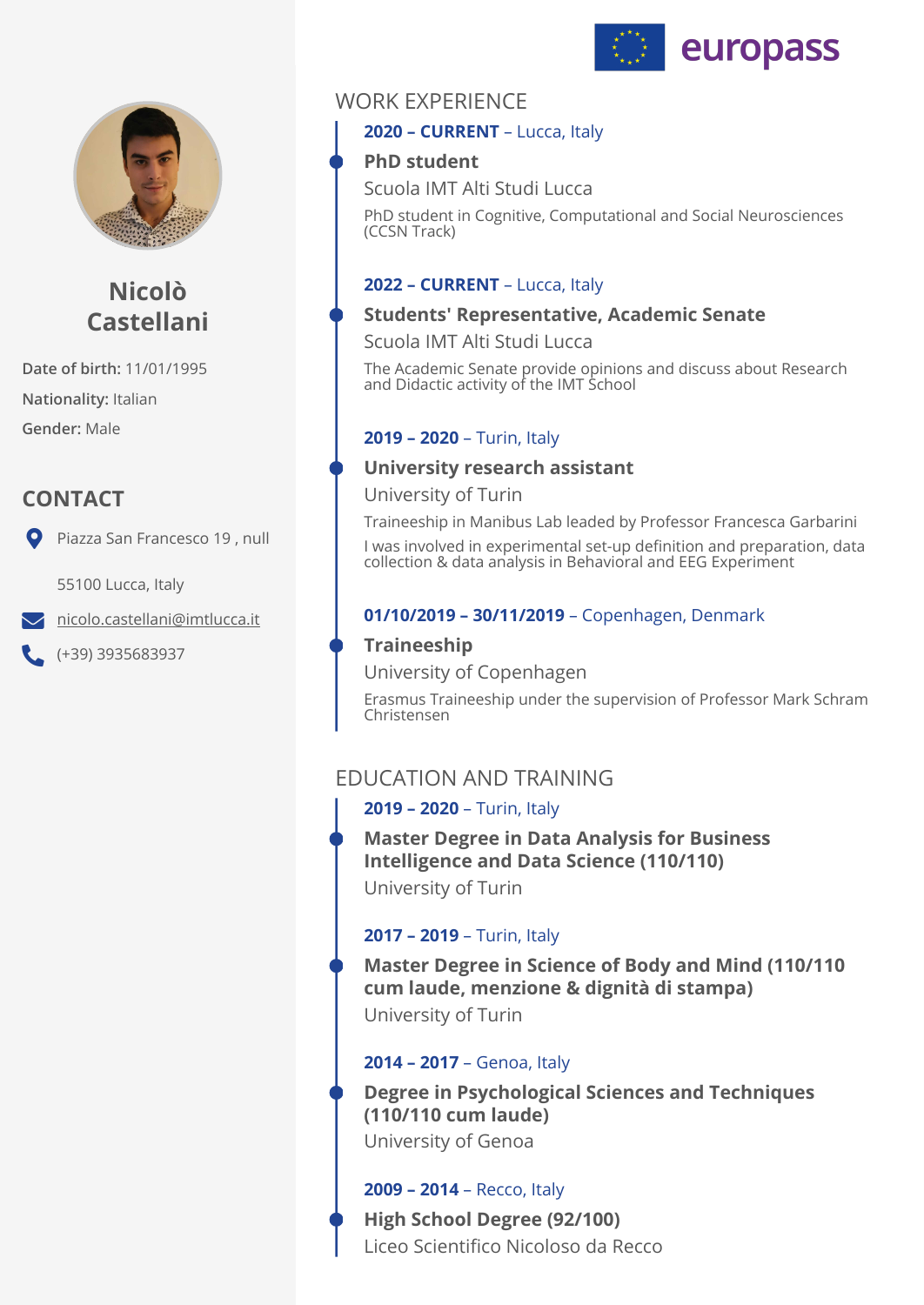## LANGUAGE SKILLS

#### **MOTHER TONGUE(S):** Italian

#### **OTHER LANGUAGE(S):**

**English** 

| Listening | <b>Reading</b> | <b>Spoken</b> | Spoken             | <b>Writing</b> |
|-----------|----------------|---------------|--------------------|----------------|
| B2        | B2             | production    | <b>interaction</b> | B2             |
|           |                | B2            | B2                 |                |

# DIGITAL SKILLS

Microsoft Word / Microsoft Excel / Microsoft Powerpoint / Microsoft Office / Matlab / E-prime / Python programming (PsychoPy) / EEGLAB (basic-intermediate)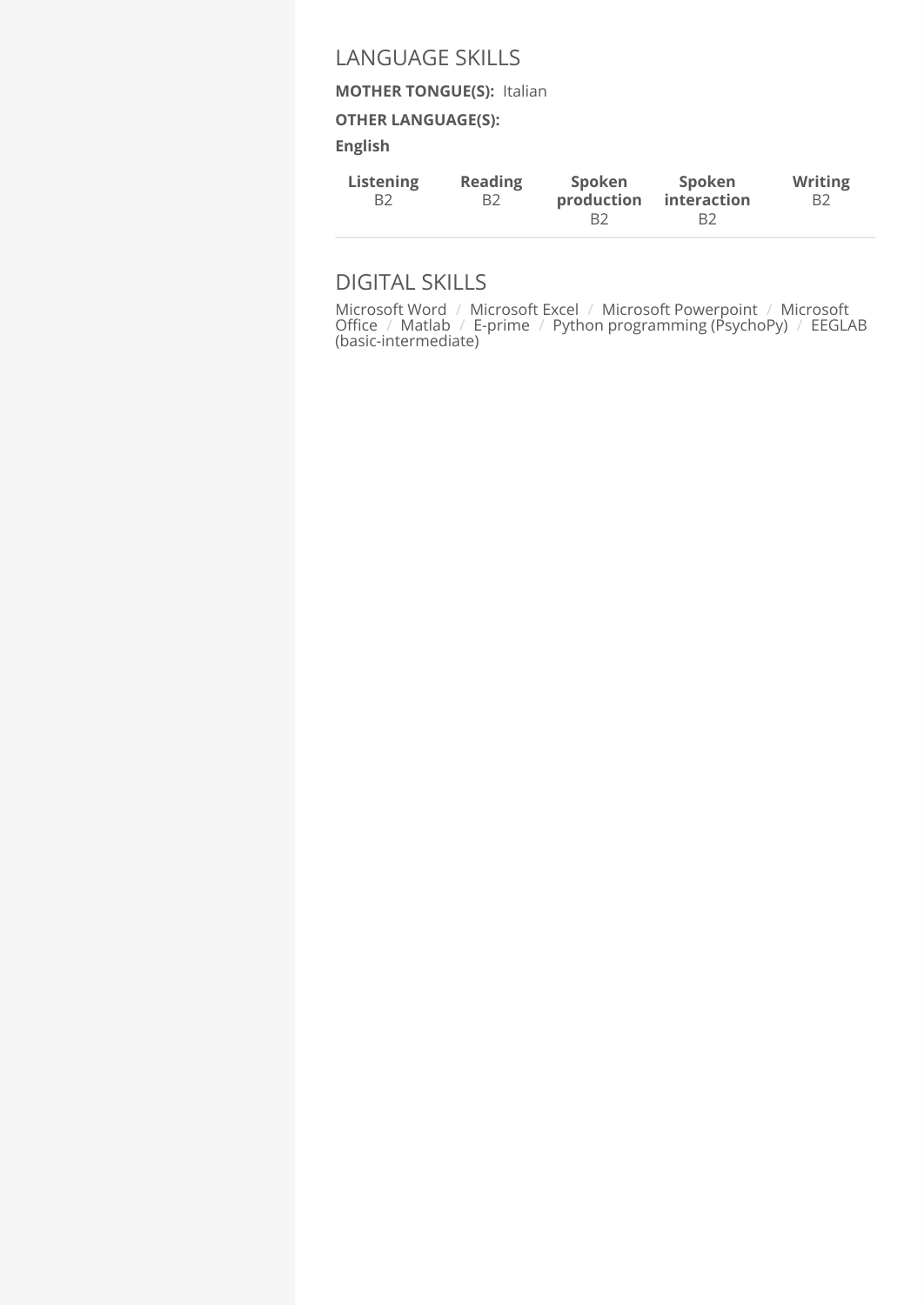### PUBLICATIONS

#### **Scientific Articles**

Ronga I, Galigani M, Bruno V, **Castellani N**, Rossi Sebastiano A, Valentini E, Fossataro C, Neppi-Modona M, Garbarini F. Seeming confines: Electrophysiological evidence of peripersonal space remapping following tool-use in humans. Cortex, 2021; Volume 144, Pages 133-150,

ISSN 0010-9452, https://doi.org/10.1016/j.cortex.2021.08.004.

Galigani M, Ronga I, Fossataro C, Bruno V, **Castellani N**, Rossi Sebastiano A, Forster B, Garbarini F. Like the back of my hand: Visual ERPs reveal a specific change detection mechanism for the bodily self. Cortex. 2021; Volume 134, Pages 239-252, ISSN 0010-9452, https:// doi.org/10.1016/j.cortex.2020.10.014.

Galigani M, Ronga I, Bruno V, **Castellani N**, Rossi Sebastiano A, Fossataro C, Garbarini F. Face‐like configurations modulate electrophysiological mismatch responses. Eur J Neurosci. 2020; 00: 1– 16. https://doi.org/10.1111/ejn.15088

Galigani M, **Castellani N**, Donno B, Franza M, Zuber C, Allet L, Garbarini F, Bassolino M. Effect of tool-use observation on metric body representation and peripersonal space. Neuropsychologia. 2020 Sep 6;148:107622. doi: 10.1016/j.neuropsychologia.2020.107622.

#### **Poster**

**Castellani N**, Galigani M, Mancano M, Pizzola E, Podestà M, Bottari D, Garbarini F. (2021). Mine or Yours? Frequency tagging reveals an implicit neural index of hand identity recognition in the human brain. X XIX Congresso Nazionale SIPF, 30 October - 2 November 2021 - Palermo

Bruno V, **Castellani N**, Garbarini F, Christensen M S. (2020). Online TMS over the dorsal premotor cortex impairs motor performance during ischemic nerve block. Transcranial Brain Stimulation in Cognitive Neuroscience Workshop 2020, Cimec, University of Trento, 3 - 4 December 2020.

Galigani M, Fossataro C, Gindri P, Ronga I, **Castellani N**, Rossi Sebastiano A, Bruno V, Conson M, Garbarini F. (2020). Non-visual variant of RHI reveals monochannel preference in ASC. XXVIII Congresso Nazionale SIPF, 20-21-26-27 November 2020.

Rossi Sebastiano A, Fossataro C, Tieri G, Poles K, Galigani M, **Castellani N**, Pyasik M, Bruno V, Garbarini F. (2020). Multisensory integration in virtual reality: the role of vision and proprioception in coding the arm position in space. 38th Workshop on Cognitive Neuropsychology, Jan 27-31 2020, Brixen, Italy.

Galigani M, Bruno V, Fossataro C, Poles K, **Castellani N**, Rossi Sebastiano A, Garbarini F. (2020). You or me? Pathological embodiment after brain damage alters the self-other body boundary. 38th Workshop on Cognitive Neuropsychology, Jan 27-31 2020, Brixen, Italy.

Ronga I, Bruno V, Galigani M, Fantoni M, **Castellani N**, Perathoner C, Gazzin A, Garbarini F. (2019). Multisensory integration effects in newborns: an EEG study. XXVII Congresso Nazionale SIPF, 14-16 November 2019, Ferrara (Italy).

Ronga I, Bruno V, **Castellani N**, Galigani M, Valentini E, Fossataro C, Neppi-Modona M, Garbarini F. (2019). Coming closer: Electrophysiological evidence of tool-use dependent spatial remapping in humans. abstract poster presentation. EWCN2019, 21-25 January 2019 - Brixen.